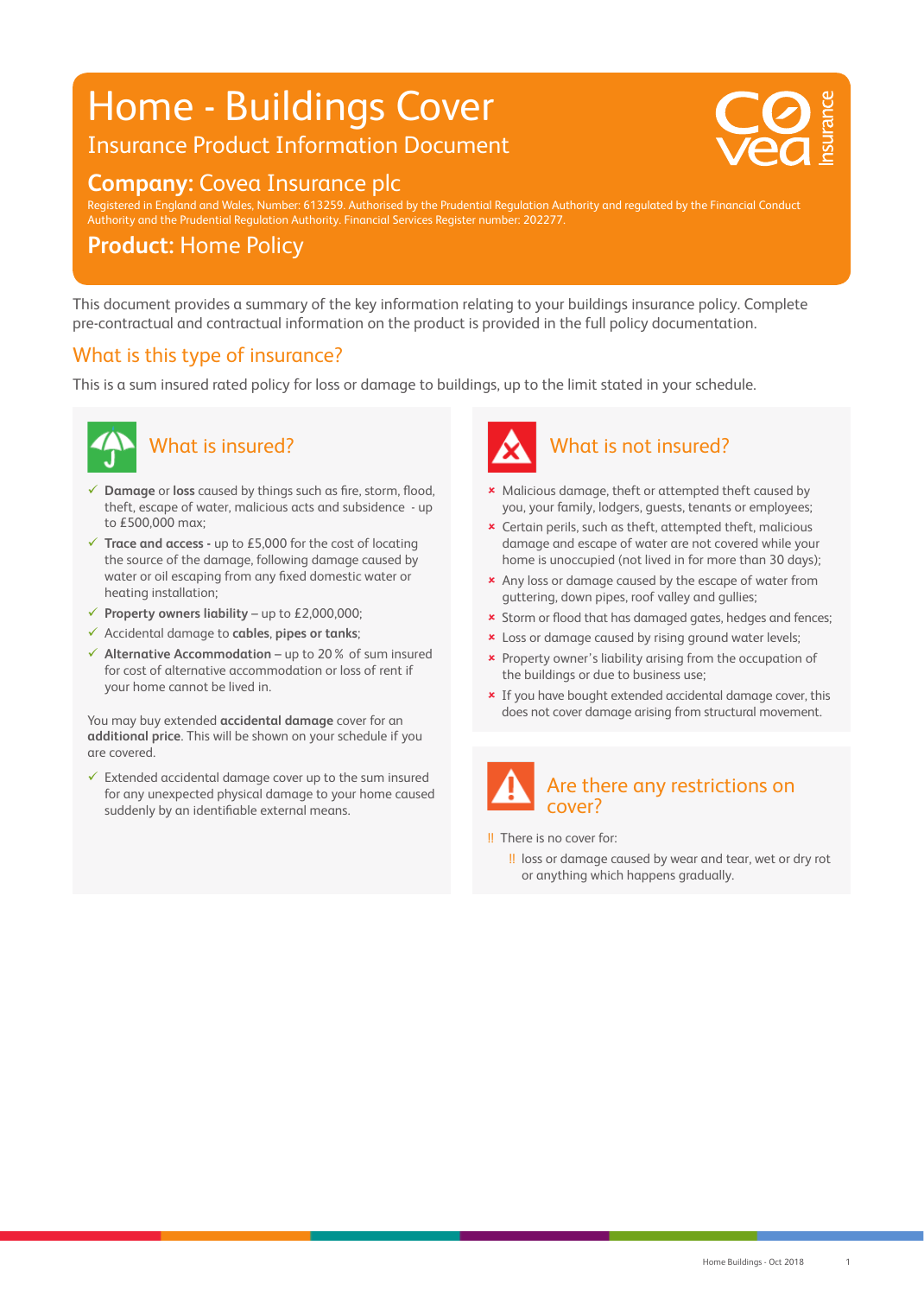

#### Where am I covered?

Great Britain, Northern Ireland, the Channel Islands and the Isle of Man.



#### What are my obligations?

- You are required to keep to the conditions as shown in your full policy documentation. Some examples of these are:
	- You must answer any questions to your best knowledge or belief as this could affect our decision to accept your insurance with us;
	- You must tell us as soon as possible about any changes in circumstances such as any changes to your address, if someone lives in the home other than you, if the home becomes unoccupied, if your home is being used for business or is not in a good state of repair;
	- You must tell us as soon as possible if you have had a loss, accident or theft
- You must pay your excess as the first part of your claim and any additional excesses that may apply. These will be shown on your schedule and any supporting endorsements;
- You must pay £250 excess for escape of water claims and £1,000 excess for subsidence claims.



### When and how do I pay?

• You can pay the price of your insurance as an annual amount or speak to your broker/intermediary about credit facilities.



#### When does the cover start and end?

• Your policy is an annual policy that runs for a 12 month period. Your schedule will show the start date of your policy. The policy is renewable each year. We recommend that you review and update your cover to make sure it remains adequate.



#### How do I cancel the contract?

If this cover does not meet your needs, please tell us or your broker.

If you want to cancel your policy

- **within 14 days**, we will refund your premium for the exact number of days left on your policy, less a fee of £24 plus Insurance Premium Tax; or
- **outside of 14 days**, we will refund your premium for the exact number of days left on your policy, less a fee of £24 plus Insurance Premium Tax.

We will also do this if you want to cancel the policy after the renewal date. No refund will be given if you have made a claim in the current period of insurance. Fees will only be applied to your cancellation if this occurs in the first year of your insurance.

If you have a Loan Agreement with Covea Insurance plc, all outstanding monies must be paid to us as described in your Loan Agreement if you cancel your policy.